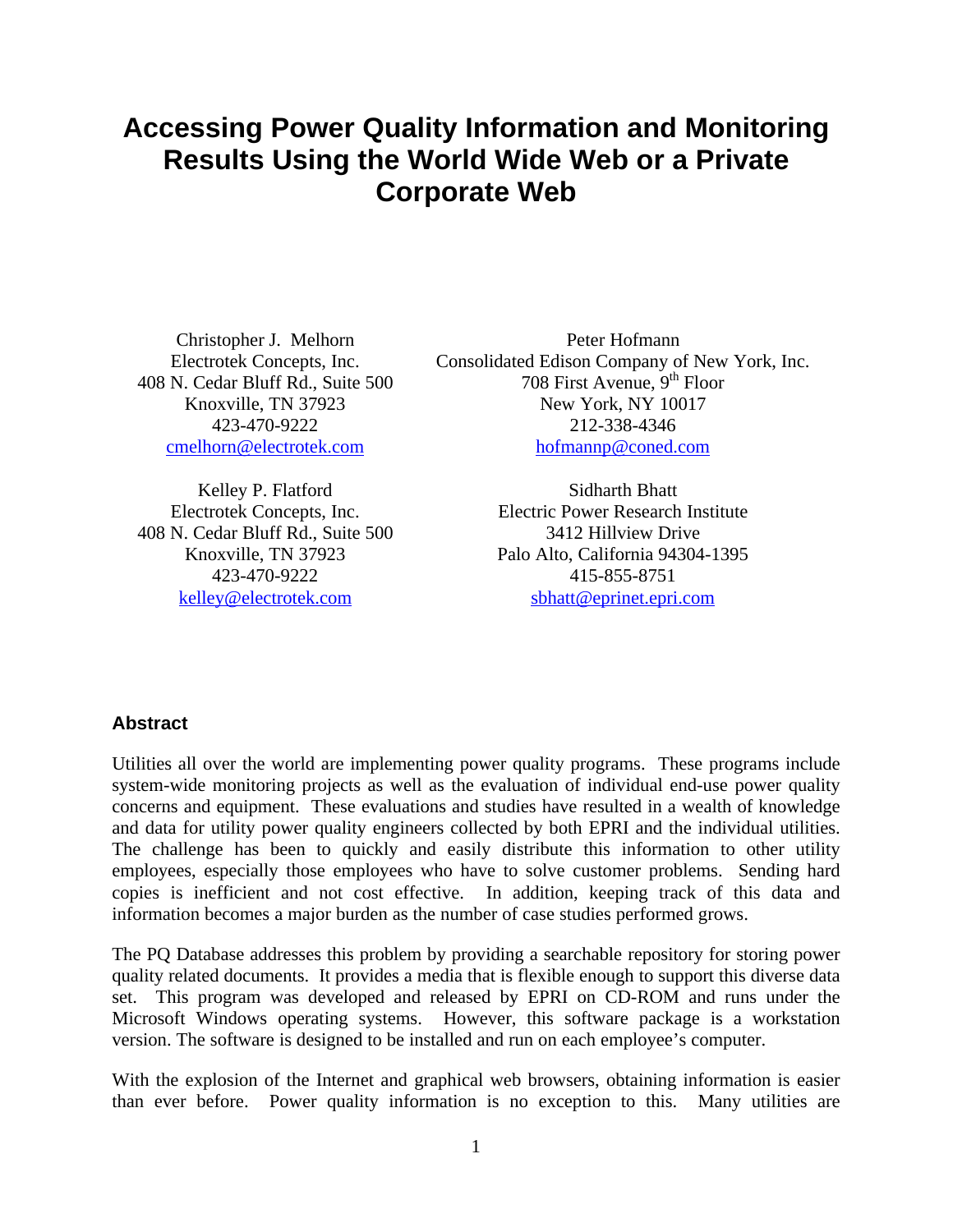implementing what is called an Intranet. This term is used to describe a company-wide "internal Internet" which is secure from the outside (firewall protected) but which gives employees access to information from various departments through the use of a standard web browser.

Another feature developed for the Internet is monitoring power quality. Power quality monitoring information is now obtainable over the Internet. Rather than installing custom software on every engineer's computer, a utility now has the option of using the Intranet and Internet to supply critical power quality measurements to all engineers and selected customers. The system is fully protected by the use of passwords, and since the user can only view the data, there is no chance of monitor thresholds being reset or data being erased.

This paper describes both systems in detail and gives examples of utilities and large industrial and commercial companies currently using the system. A case study is presented on one utility's approach to using the Intranet and Internet for accessing power quality information.



*Figure 1: Portion of Con Edison's Power Quality Intranet Home Page.*

## **Introduction**

Consolidated Edison Company of New York, Inc. (Con Edison) has been monitoring power quality on their system since the early 1990s. Con Edison has installed power quality monitors on all their distribution networks in Manhattan with plans on expanding this to all of their distribution systems. Along with the power quality monitoring program, Con Edison has employed a power quality service center in their Manhattan service territory.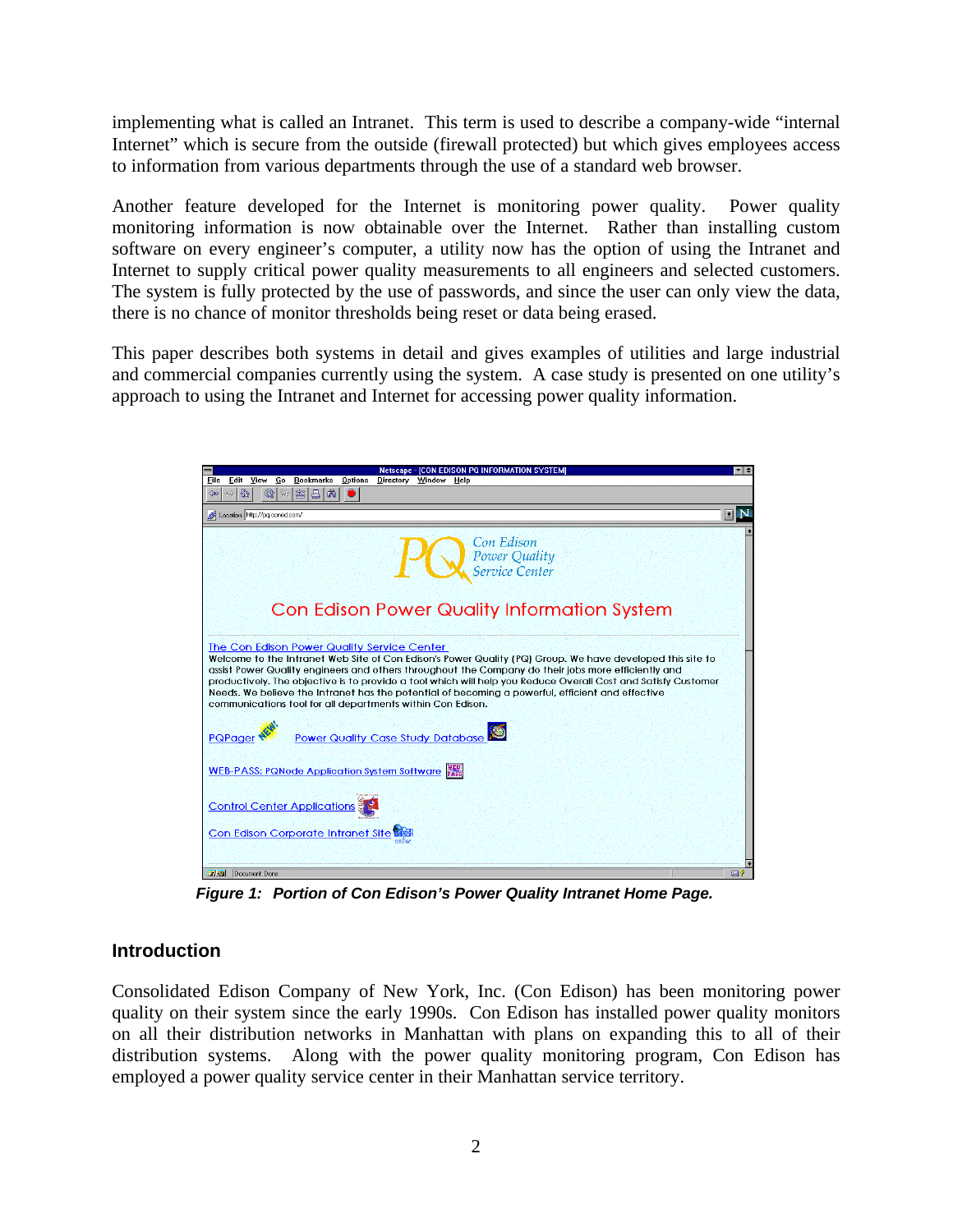Although this service center is located in Manhattan, it serves as a resource for the entire company. For this reason, it became necessary to develop and implement a system that would allow engineers from all operating districts and boroughs to query measurement data and case study information.

## **Power Quality Database (PQ Database™) Web Version**

The volume of information and the amount of resources required for a power quality investigation can make completing the task or finding a specific piece of reference information almost impossible. Much of this information that a PQ engineer requires exists in the form of reports and other written materials that are not adequately indexed or cataloged, making it inaccessible to individuals who need to use the information. Unfortunately, the wide range of concerns involved in power quality evaluations makes it very difficult to put information together in a form that is convenient for power quality engineers to use as a reference.

The PQ Database addresses this problem by providing a searchable repository for storing power quality related documents. It provides a media that is flexible enough to support this diverse data set. This program was developed and released by EPRI on CD-ROM and runs under the Microsoft Windows operating systems. However, this software package was essentially a workstation version implying that the software had to be installed and run on every employee's computer, not to mention the fact that a CD-ROM drive or a large hard drive was needed to store the information locally on each computer. This could become burdensome to utilities which might have to dedicate multiple computers to the database. A more flexible and less hardware intensive system was required.

The PQ Database workstation version was developed under the Microsoft Access database program which is "open database connectivity" (ODBC) compliant. EPRI and Con Edison jointly funded a project to convert the Windows based workstation PQ Database program to a server based program which could be accessed over an Inter/Intranet using a standard web browser. The project resulted in the development of a back-end server routine which accessed the ODBC compliant database enabling the utility to keep one master database and avoiding maintenance, hardware, and training costs associated with installing the workstation version on every employee's computer.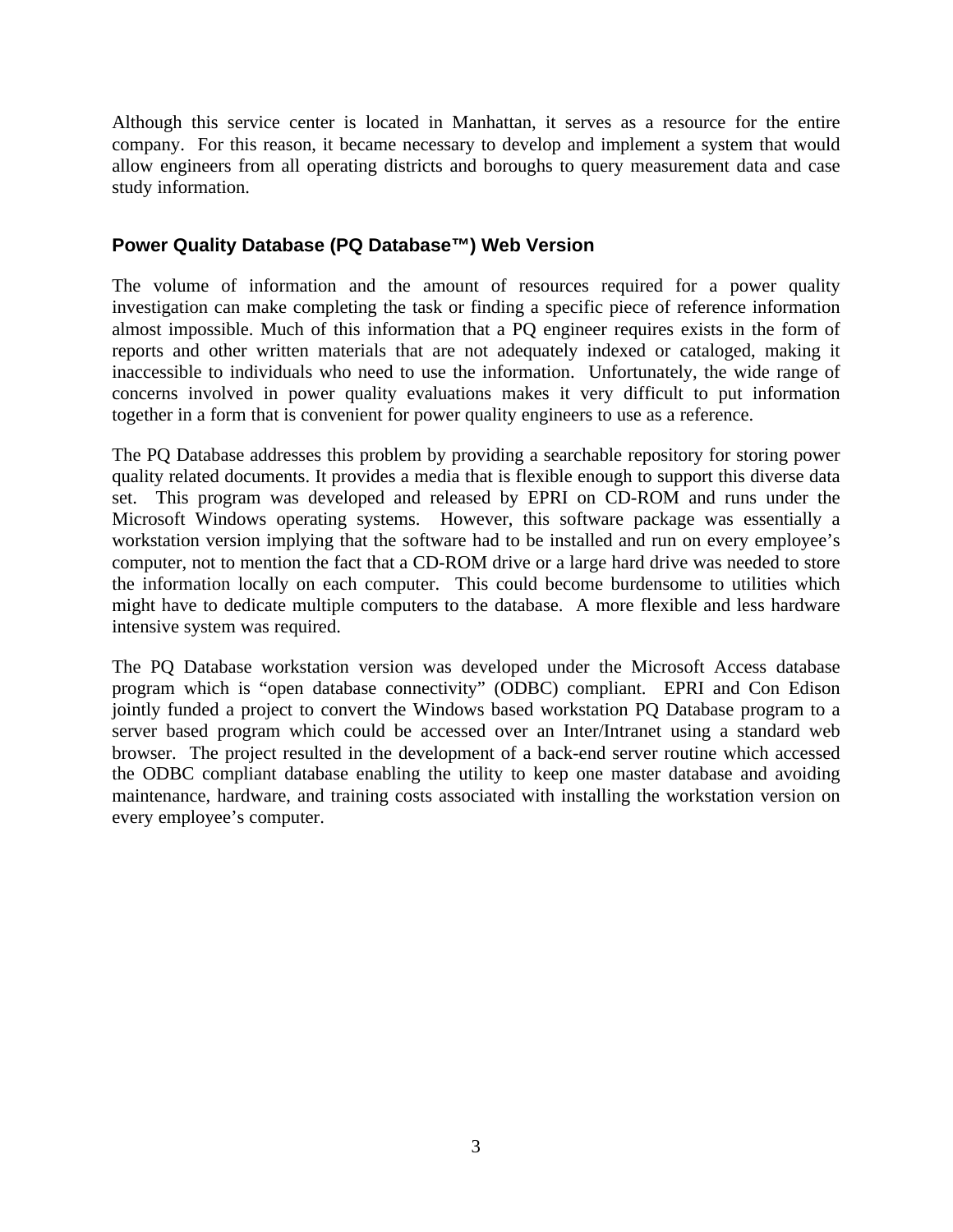| Netscape - [Power Quality Database Search Page]                                                         | $\Box$ $\times$ |
|---------------------------------------------------------------------------------------------------------|-----------------|
| Bookmarks Options Directory Window<br>File<br>Edit<br>View<br>Go<br>Help                                |                 |
| ₩<br>第一<br>$\otimes$<br>繭<br>$ \circ \!\!\!\downarrow \rangle$<br>昌<br>⊲⇔                               |                 |
|                                                                                                         |                 |
| <b>Electric Power Research Institute</b><br>-Leadership in Electrification through Global Collaboration |                 |
|                                                                                                         |                 |
| <b>Search the Power Quality Database</b>                                                                |                 |
| Choose the category from which to choose documents:                                                     |                 |
| All<br>٠                                                                                                |                 |
| Enter the words to search for (simple Boolean searches are allowed):                                    |                 |
| sag and semiconductor                                                                                   |                 |
|                                                                                                         |                 |
| Look for the search words in:                                                                           |                 |
| Keywords<br>M                                                                                           |                 |
| Titles                                                                                                  |                 |
| Full Text                                                                                               |                 |
| Reset<br>Search                                                                                         |                 |
| <b>Click Here for Search Tips</b>                                                                       |                 |
|                                                                                                         |                 |
| 同源<br>Document: Done                                                                                    | ⊠?              |

*Figure 2: Search window from web version of the PQ Database.*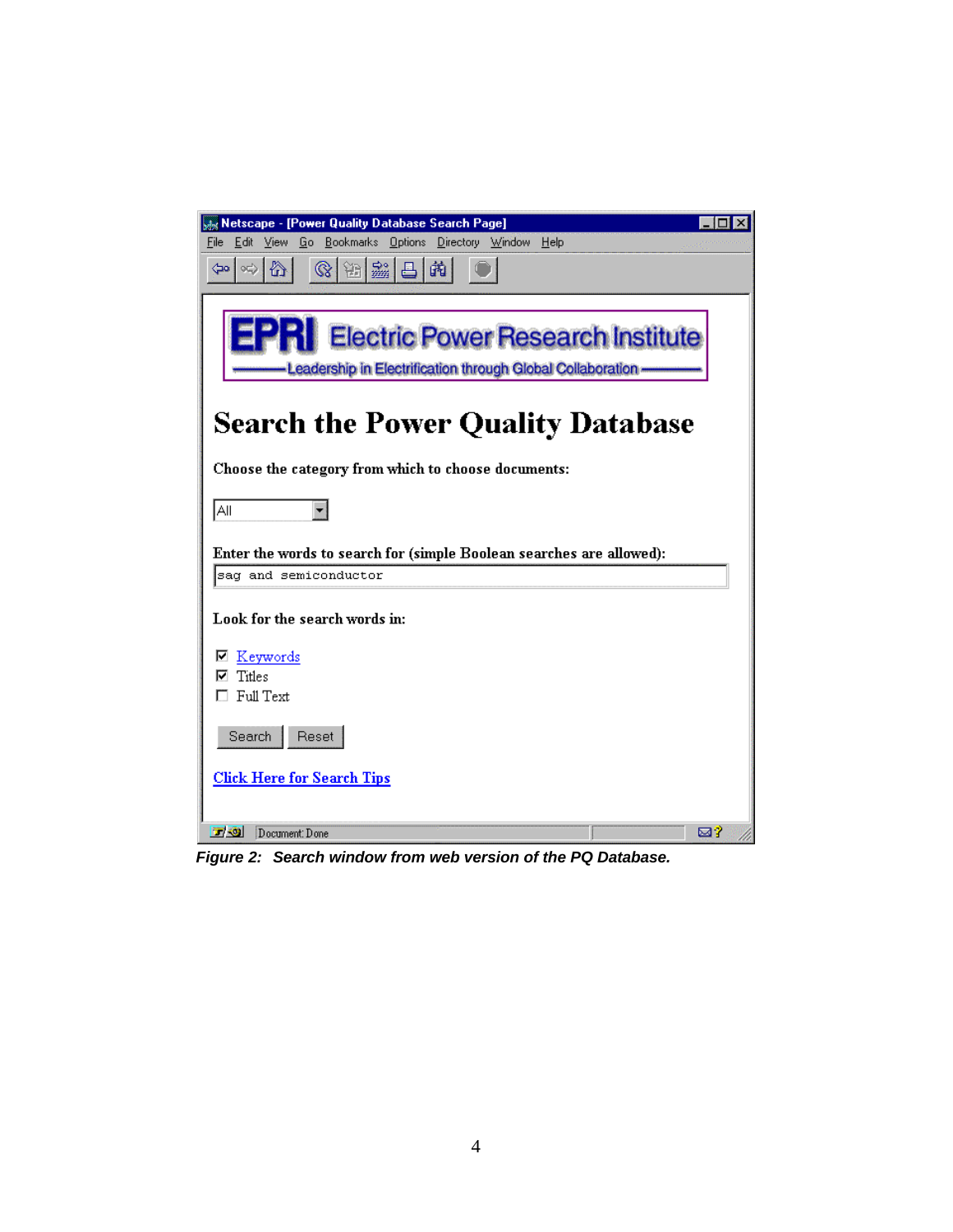

*Figure 3: Contents of a Document on Con Edison's Intranet PQ Database. The documents are in a structured format with hypertext links to additional contents.*

|                                                                 |                                         |                   |                |           | Netscape - [Energy Storage Techniques for Improving Ride-Through Capability fo | ▼ <del>↓</del>                |
|-----------------------------------------------------------------|-----------------------------------------|-------------------|----------------|-----------|--------------------------------------------------------------------------------|-------------------------------|
| Eile<br>Edit View Go                                            | Bookmarks Options Directory Window Help |                   |                |           |                                                                                |                               |
| $\Leftrightarrow$ $\otimes$ $\Delta$<br>$\frac{1}{\frac{1}{2}}$ | 28 马南                                   |                   |                |           |                                                                                |                               |
| Location: http://158.57.76.37/PQDBWeb/Docs/85-.htm              |                                         |                   |                |           |                                                                                | $\blacksquare$ $\blacksquare$ |
|                                                                 |                                         |                   |                |           |                                                                                |                               |
|                                                                 |                                         |                   |                |           |                                                                                |                               |
|                                                                 |                                         |                   |                |           | Figure 16: Energy Storage Evaluation Worksheet - Commercial Building Facility  |                               |
| <b>Energy Storage Evaluation Worksheet</b>                      |                                         |                   |                |           |                                                                                |                               |
| <b>Estimated Events on Network</b>                              |                                         |                   |                |           |                                                                                |                               |
|                                                                 |                                         |                   |                |           |                                                                                |                               |
|                                                                 | <b>Customer: Commercial Building</b>    |                   |                |           |                                                                                |                               |
|                                                                 |                                         |                   |                |           |                                                                                |                               |
|                                                                 |                                         |                   |                |           |                                                                                |                               |
|                                                                 |                                         |                   |                |           |                                                                                |                               |
| <b>Critical Load:</b>                                           |                                         | 500 KVA           |                |           |                                                                                |                               |
| Sag Rate:                                                       |                                         | 1.24 Sags / Month |                |           |                                                                                |                               |
| Cost / Event:                                                   |                                         | 22,000 per event  |                |           |                                                                                |                               |
|                                                                 |                                         |                   |                |           |                                                                                |                               |
| Cost / Month:<br>Cost / Year:                                   | \$27,280<br>\$327,360                   |                   |                |           |                                                                                |                               |
|                                                                 |                                         |                   |                |           |                                                                                |                               |
|                                                                 |                                         |                   | Simple Payback |           |                                                                                |                               |
|                                                                 | <b>Equipment Type</b>                   |                   |                |           |                                                                                |                               |
|                                                                 | <b>SMES</b>                             | MG-Set            | <b>UPS</b>     | Mag-Syn   |                                                                                |                               |
| <b>Equipment Cost</b>                                           | \$600,000                               | \$490.000         | \$200,000      | \$147,000 |                                                                                |                               |
| Savings/Month                                                   | \$27,280                                | \$27,280          | \$27,280       | \$27,280  |                                                                                |                               |
|                                                                 |                                         |                   | Pay Back In    |           |                                                                                |                               |
| # of Events                                                     | 27.3                                    | 22.3              | 91             | 6.7       |                                                                                |                               |
| <b>Months</b>                                                   | 21.99                                   | 17.96             | 7.33           | 5.39      |                                                                                |                               |
|                                                                 |                                         |                   |                |           |                                                                                |                               |
|                                                                 |                                         |                   |                |           |                                                                                |                               |
| <b>Back to the Search Page</b>                                  |                                         |                   |                |           |                                                                                |                               |
| Document Done                                                   |                                         |                   |                |           |                                                                                | ⊠?                            |

*Figure 4: The PQ Database contains economic analysis information within many of the case studies.*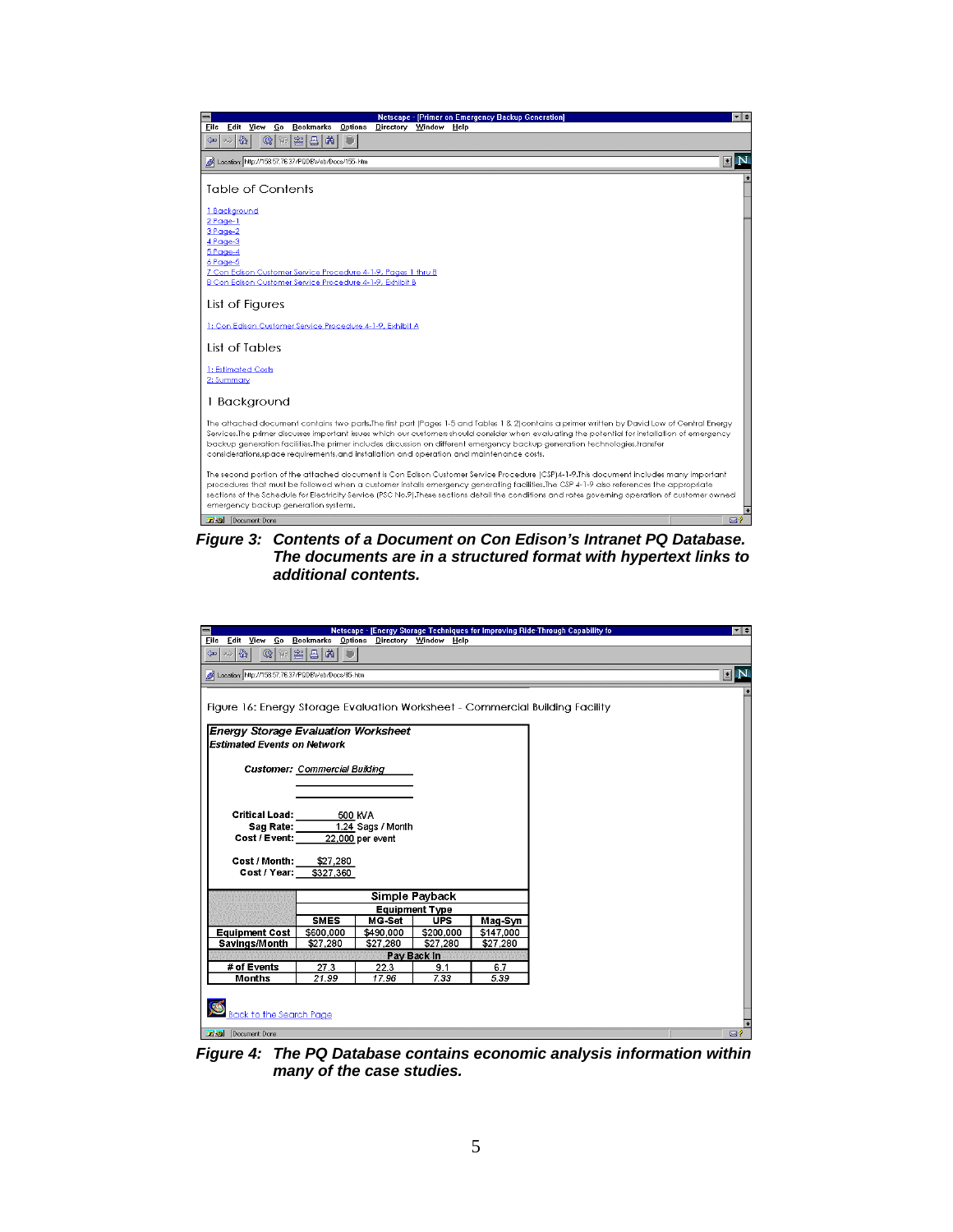#### **PQWeb™**

With the plethora of power quality data available at most utilities, there was a need to allow engineers in other customer service areas to view the information. This was accomplished with the PQ Database™. However, several visionaries in the utility industry had the need to respond to both customer and company inquiries into power quality measurements. In the past, one central location in the utility was used to monitor power quality data from around the utility operating area. This information was then stored on a PC and analyzed by power quality engineers. If a customer or utility engineer needed this information, a request was submitted to the power quality group in the utility. The request was then processed and a report was generated and delivered to the party requesting the information. It was Con Edison's and EPRI's goal to make this information more readily available to key customers and Con Edison engineers in other Customer Service Areas (CSA).

As a result of this need, PQWeb™ was developed. PQWeb™ is an Intra- and Internet application. It is based on EPRI's PQView™ software developed to analyze power quality data and is being integrated into the Measurement Module of EPRI's PQ Diagnostic System. PQWeb™ allows users to view data over the web from a power quality measurements database that has been characterized by PQView. While the data gathering and characterization is conducted at a central location, the information is available from any PC with a WEB browser. Security levels and passwords are implemented to avoid unwanted persons from viewing what could be highly confidential data.



*Figure 5: Utility master station and power quality monitors on utility system and customer sites.*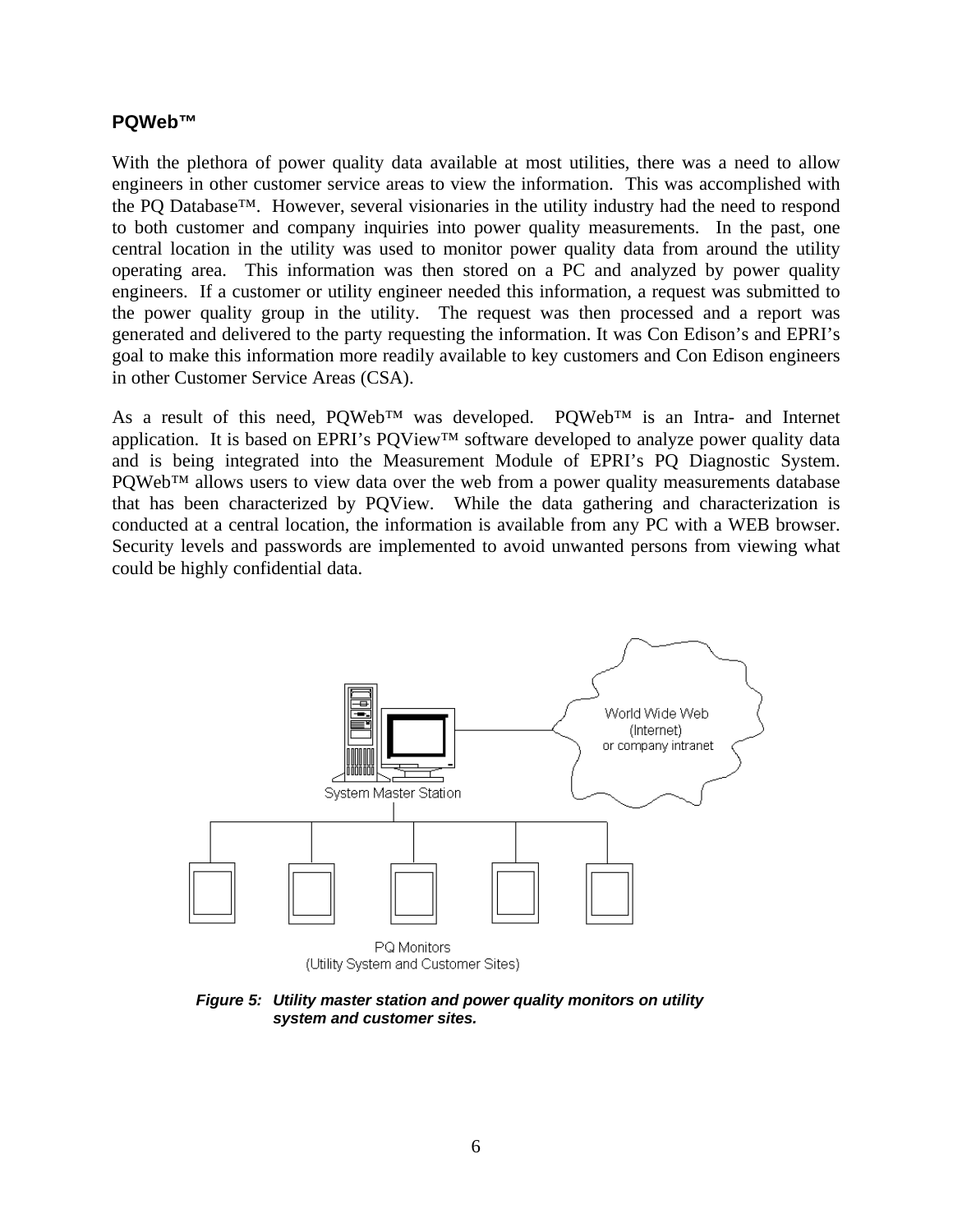#### *How it Works*

PQWeb™ uses a World Wide Web (WWW) or Intranet server to deliver power quality information and data to engineers, customers, and representatives who need quick access to power quality data. In order to access the data, the user only needs to know the address (URL) of the power quality master station, have a WWW client program such as Netscape™ or Microsoft Internet Explorer™, and have the required passwords to enter the system. The application processes requests from the user and sends an HTML file back to the user through a Web browser. The main screen for POWeb™ is illustrated in Figure 6.

The user may view an RMS report which may contain an event list, histogram table, CBEMA curve, and/or 3D Histogram. A time range filter is applied to the request, and the report is sent back to the user. Figure 6 illustrates the screen used to submit a query to the back-end server.

| ◎ RMS Variation Query Parameters - Microsoft Internet Explorer                                                                                                      |            |
|---------------------------------------------------------------------------------------------------------------------------------------------------------------------|------------|
| Edit View Go Favorites Help<br><b>File</b>                                                                                                                          |            |
| 6<br>⇦<br>$\Rightarrow$<br>A<br>q.<br>!៉ា<br>é<br>Ø<br>(ဝ)<br>* →<br>Font<br>Print<br><b>Back</b> Forward<br>Stop<br>Refresh<br>Home<br>Mail<br>Search<br>Favorites | ⋑<br>Edit  |
| Address http://www.mms.electrotek.com/scripts/webpqv2/webpqv.dll/webpqview/webpqv.ini?rmsform                                                                       | ᅬ<br>Links |
|                                                                                                                                                                     |            |
| Electrotek Concepts, Inc.<br>Excellence in Engineering                                                                                                              |            |
|                                                                                                                                                                     |            |
| <b>RMS Variation Query Parameters</b>                                                                                                                               |            |
| <b>Aggregation Preferences</b>                                                                                                                                      |            |
| Report Elements to Display                                                                                                                                          |            |
|                                                                                                                                                                     |            |
| From Date: 01/13/199200:00:00<br>Event List: $\Box$ Mag Dur Plot: $\nabla$                                                                                          |            |
| To Date: 01/20/1997 23:59:59<br>Histogram Table: $\Box$ 3D Histogram: $\nabla$                                                                                      |            |
| Select Site(s) From List:                                                                                                                                           |            |
| <b>ETKNODE</b>                                                                                                                                                      |            |
|                                                                                                                                                                     |            |
|                                                                                                                                                                     |            |
|                                                                                                                                                                     |            |
| Create RMS Variation Report                                                                                                                                         |            |
|                                                                                                                                                                     |            |
| <b>PQ Networkton</b> Return to Main Menu                                                                                                                            |            |
| This page produced by PQWebtm saftware by Electrotek Concepts, Inc.                                                                                                 |            |
| Done                                                                                                                                                                | o          |

*Figure 6: Query select form from PQWeb.*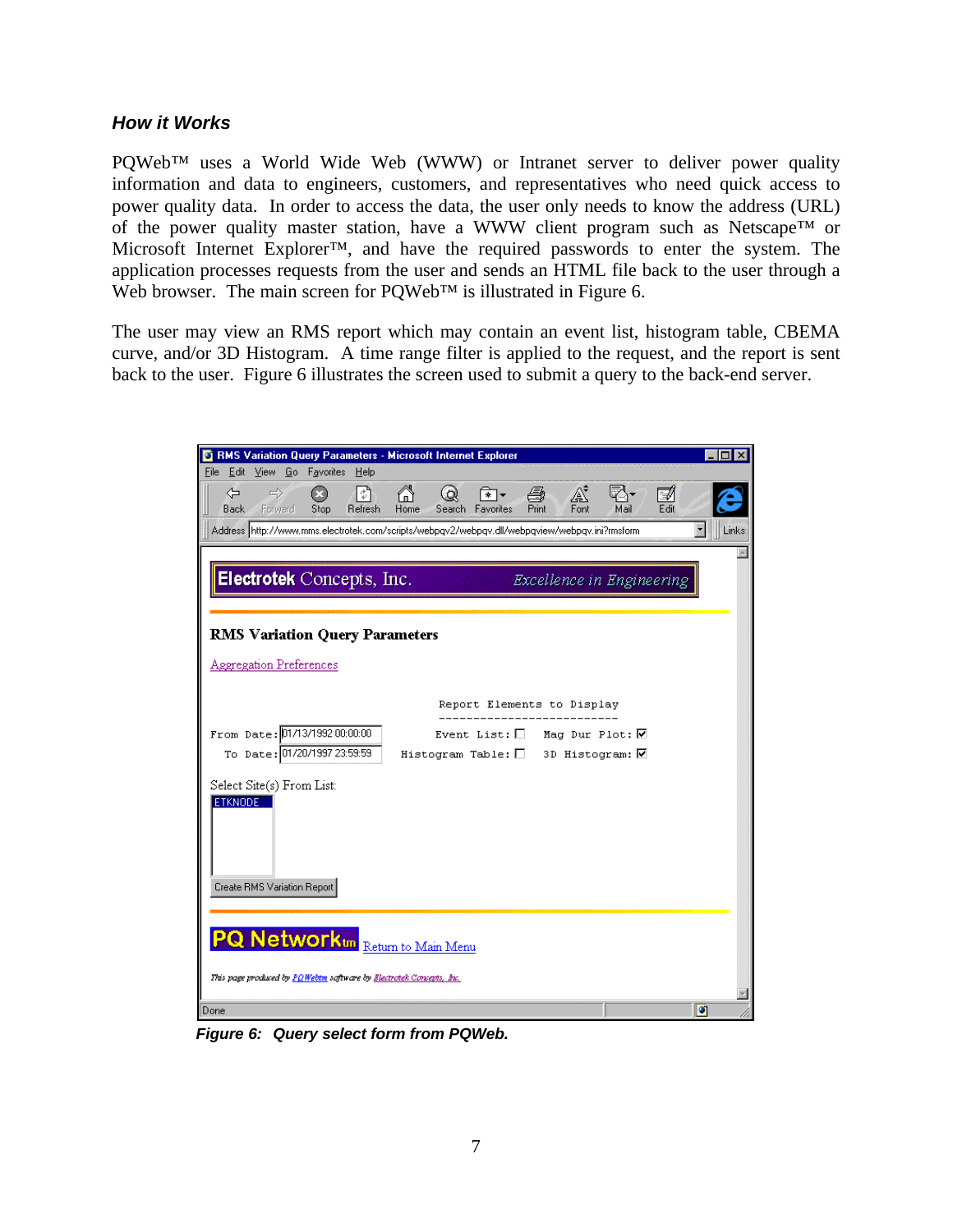The date and time ranges are entered, the monitoring site(s) is selected, and the power quality information wanted is selected. The request is sent to the back-end server, and the results are displayed as shown in Figures 7 through 9.

## *What Can be Viewed*

The PQWeb software allows viewing of all data that has been previously downloaded from the monitoring instruments using the monitors proprietary software and stored on the network server.

For example, if an engineer is looking for events that occurred during the previous week, a password is entered, sites of interest are selected, and the date and time of interest are entered. An Event List is returned, and the user may view each event in more detail. The events are viewed individually by phase as shown in Figure 10.

The disturbance detail allows the user to view all aspects of an event. Cycle-by-cycle RMS summaries and waveform captures can be used for troubleshooting. Voltages and or currents can be displayed. Data such as this is now immediately available to such groups as control room operators, system protection engineers, customer service representatives, and any other employee connected to the Con Edison network. Access is available across a range of operating systems, including OS2 and UNIX.

| Type | <b>Event Description</b>                                                   | Mag (Per Unit) Duration |          |
|------|----------------------------------------------------------------------------|-------------------------|----------|
|      | RMS Variation ETKNODE - Phase A Voltage Inst. Nominal 10/29/93 09:04:21 PM | 0.89                    | 2 Cyc    |
|      | RMS Variation ETKNODE - Phase C Voltage Inst. Sag 10/29/93 08:55:08 PM     | 0.88                    | 3 Cyc    |
|      | RMS Variation ETKNODE - Phase C Voltage Inst. Nominal 10/29/93 02:50:56 PM | 0.86                    | 3 Cyc    |
|      | RMS Variation ETKNODE - Phase B Voltage Inst. Nominal 10/25/93 01:30:39 PM | 0.77                    | 5 Cyc    |
|      | RMS Variation ETKNODE - Phase C Voltage Inst. Sag 10/25/93 12:49:59 AM     | 0.86                    | 3 Cyc    |
|      | RMS Variation ETKNODE - Phase B Voltage Inst. Nominal 10/12/93 01:42:18 PM | 0.88                    | 4 Cyc    |
|      | RMS Variation ETKNODE - Phase A Voltage Inst. Nominal 10/12/93 12:11:16 PM | 0.85                    | 5 Cyc    |
|      | RMS Variation ETKNODE - Phase C Voltage Inst. Nominal 10/08/93 02:59:55 PM | 0.25                    | 3 Cyc    |
|      | RMS Variation ETKNODE - Phase B Voltage Outage 10/02/93 10:11:13 PM        | 0.001                   | 00:36:45 |
|      | RMS Variation ETKNODE - Phase C Voltage Inst. Nominal 10/01/93 01:04:37 PM | 0.77                    | 2 Cyc    |

*Figure 7: Event list returned via Internet and HTML document to user after submitting request.*

The Event List contains information about power quality measurements that match the given criteria submitted to the back-end server. This information includes the following:

- Event type
- Event Description
- Event Magnitude
- Event Duration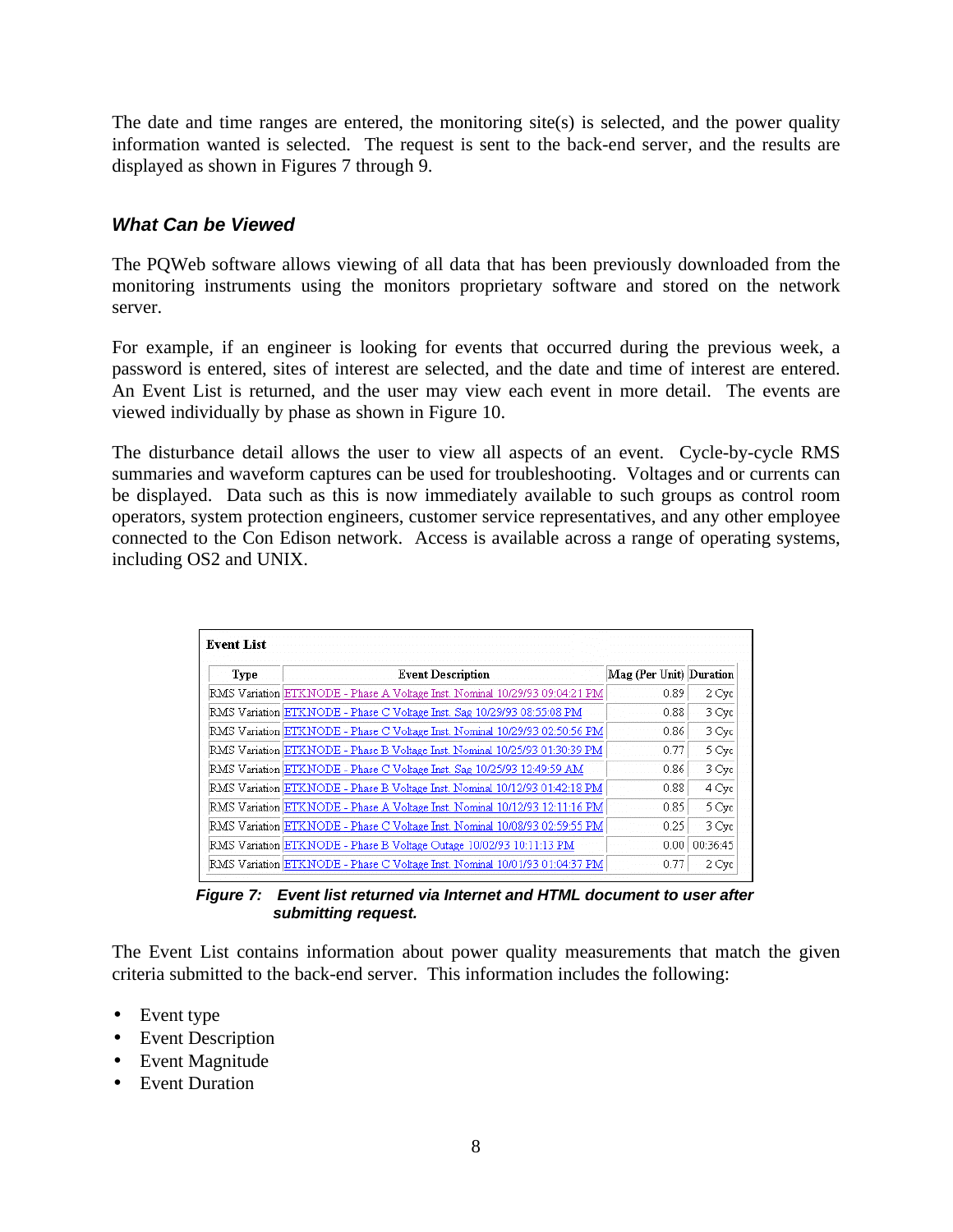From the Event List the user may select to view the detail of the disturbance.



*Figure 8: Example magnitude duration plot with CBEMA curve overlay.*



*Figure 9: Example 3-D histogram bar chart illustrating RMS variations for given time range.*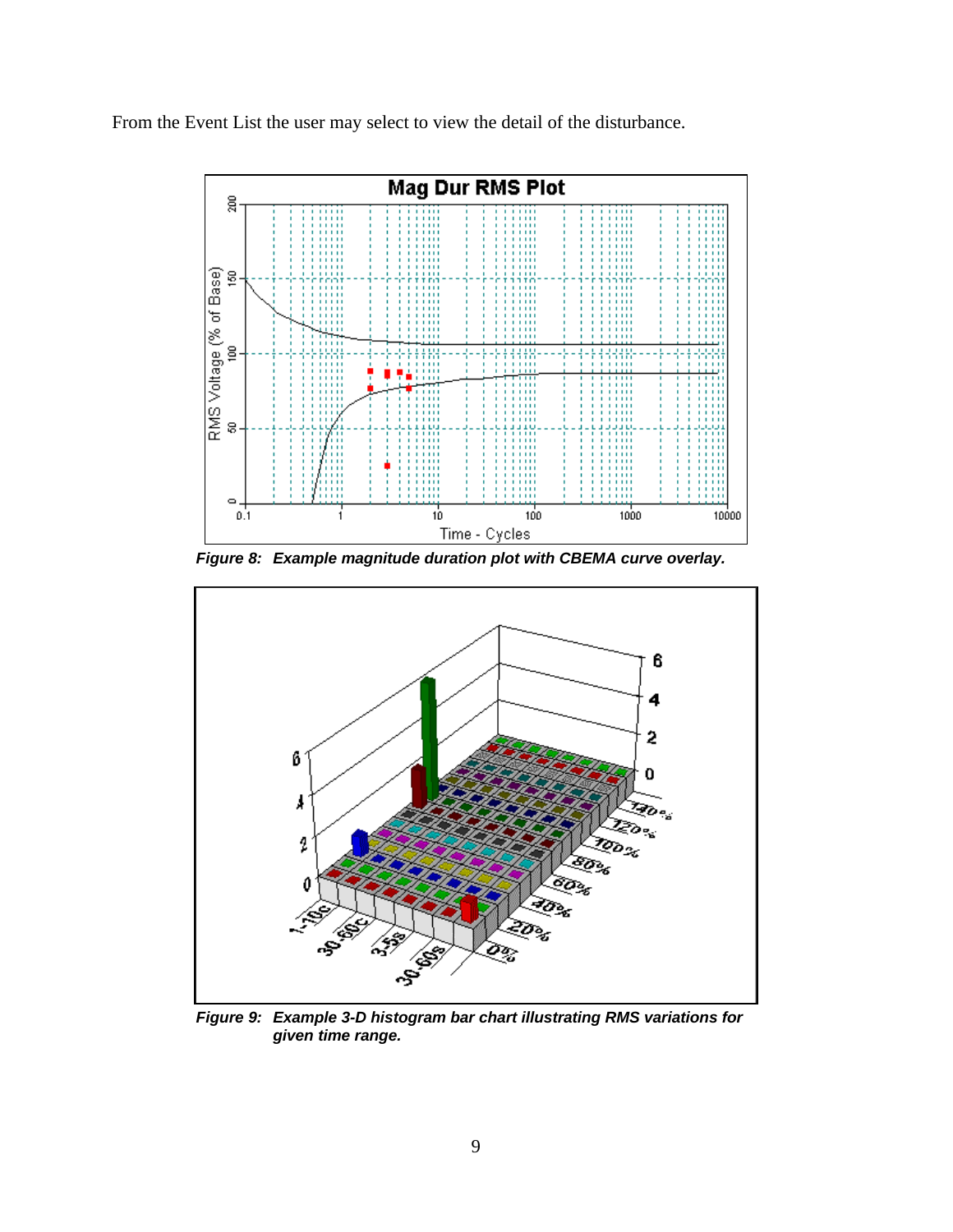

*Figure 10:PQWeb™ single event viewer.*

#### **WebPASS™**

WebPASS<sup>™</sup> was developed for the Intra/Internet as a result of the need to look at raw data which has been downloaded from BMI PQNodes. This allows users to view the data from remote locations without having to have network access to the raw data.

WebPASS<sup>™</sup> data selection is similar to PQWeb™. WebPASS<sup>™</sup> allows the user to plot trends of the RMS voltages and currents. These trends can be selected for one day, one week, one month, one year, or any arbitrary period of time. The trend data displays the minimum, maximum, and average RMS values of all cycles. It is a convenient method to summarize the power quality of a site over a given period of time. This plot is also useful to show voltage regulation and load change patterns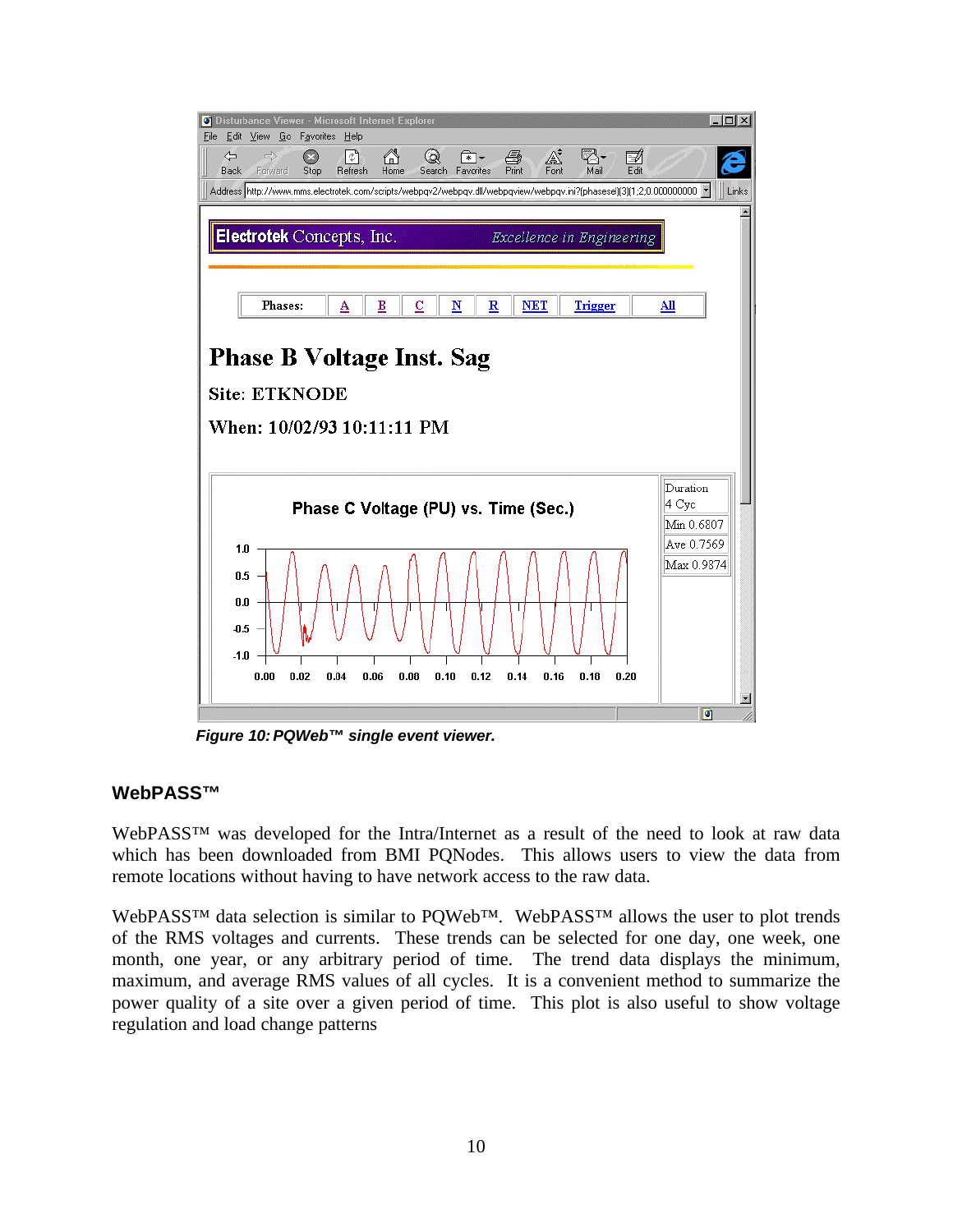

*Figure 11:Actual event data from the Con Edison PQ Intranet site.*

Steady-state snapshot results can also be displayed in WebPASS™. These events reveal loading conditions prior to an event and allow the user to monitor normal conditions.

All of this allows the users to view power quality data without having to install a large amount of software on their computers. All of the work is done on the WEB server, so the user only needs a standard WEB browser to view the data.

#### **Related Reading**

- [1] EPRI Innovator IN-107153, December 1996.
- [2] Power Quality Database: Users Guide, EPRI Final Report AP-106028, December 1995.
- [3] Dabbs, William, et al, "Probing Power Quality Data", IEEE Computer Applications in Power, Volume 7 Number 2, April 1994.

#### **Acknowledgements**

PQWeb is a module of the EPRI PQView software and is part of the EPRI Power Quality Diagnostic System.